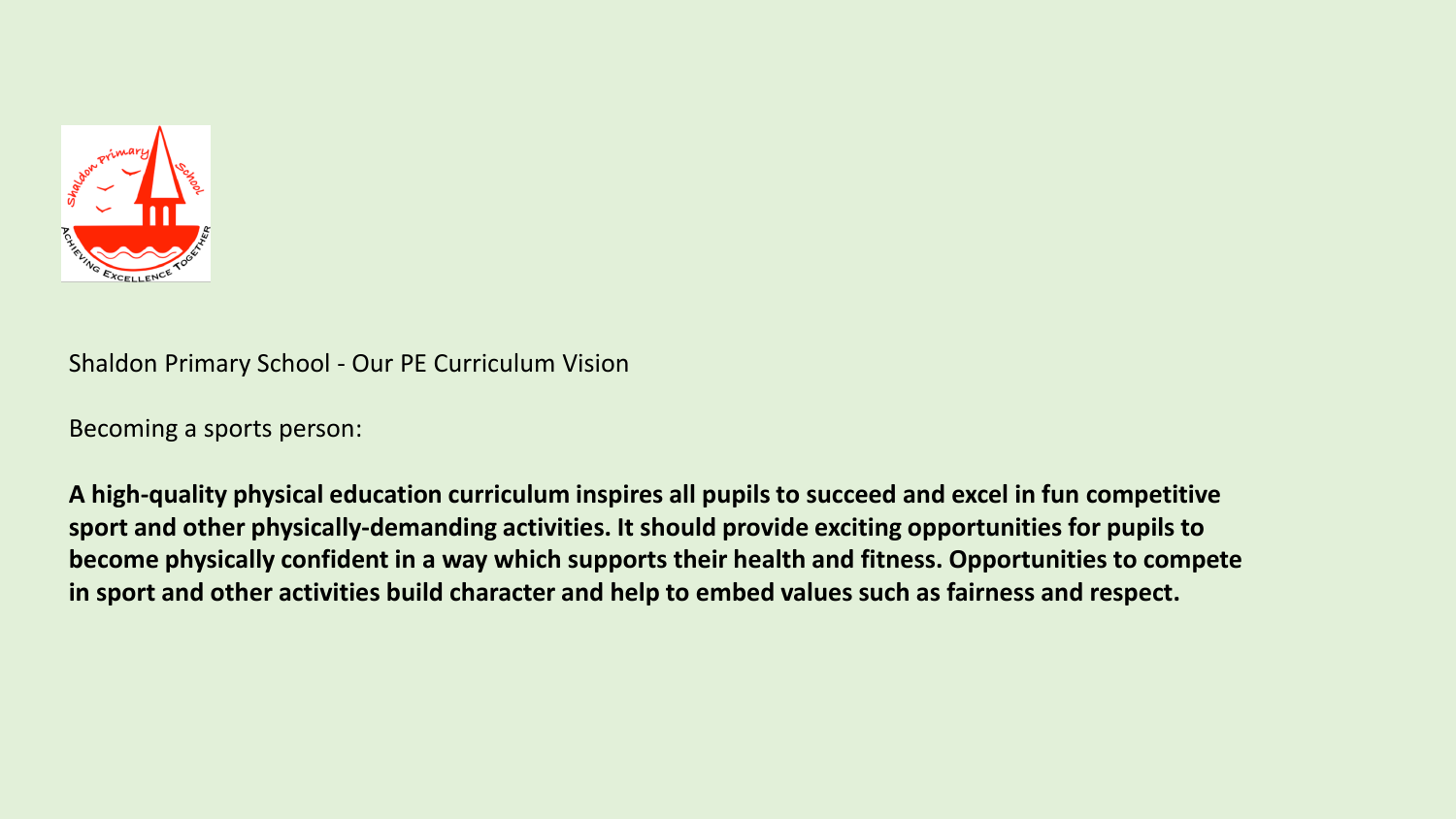### EYFS:

# Developing control and coordination of movement

|                | Dance and<br><b>Gymnastics</b>                                                                                                                                        | <b>Competitive Games</b>                                                                                                                                                                          | <b>Athletics</b>                                                                                                                                                                                                                                         | <b>Swimming</b>                                                                                                                                                                                                       | <b>Outdoor Pursuits</b>                                                                                                                                                                                         |
|----------------|-----------------------------------------------------------------------------------------------------------------------------------------------------------------------|---------------------------------------------------------------------------------------------------------------------------------------------------------------------------------------------------|----------------------------------------------------------------------------------------------------------------------------------------------------------------------------------------------------------------------------------------------------------|-----------------------------------------------------------------------------------------------------------------------------------------------------------------------------------------------------------------------|-----------------------------------------------------------------------------------------------------------------------------------------------------------------------------------------------------------------|
| <b>Y1</b>      | • Simple balances<br>• Sequence 3 moves<br>• Move around obstacles<br>• Link balances<br>• Travel between balances                                                    | Throw and catch on own<br>Gather a rolling ball<br>$\bullet$<br>Move carrying a ball<br><b>Follow instructions</b>                                                                                | • Jump 2 foot to 2 foot<br>• Run fast and run slow<br>• Throw different objects (balls, bean<br>bags etc)<br>• Understand faster/slower when running                                                                                                     | X                                                                                                                                                                                                                     | X                                                                                                                                                                                                               |
| Y2             | <b>Balance using 3 points</b><br>• Travel in different ways<br>• Repeat movements to a<br>rhythm<br>• Holing a position                                               | • Throw and catch a ball with a<br>partner<br>• Follow the direction of a ball,<br>understanding where it might<br>land<br>Work with a partner to develop<br>$\bullet$<br>catching skills         | • Jump 1 foot to 2 foot<br>Throw different objects<br>• Move from a jog to a spring<br>• Run at different speeds                                                                                                                                         | X                                                                                                                                                                                                                     | X                                                                                                                                                                                                               |
| Y <sub>3</sub> | <b>Balance &amp;hold with control</b><br>&effect<br>Extending position to<br>enhance balance<br>• Move from a balance into<br>travel<br>• Perform contrasting actions | • Throw and catch a variety of<br>balls<br>Gather and return balls with<br>accuracy<br>Move into available space<br>Apply the rules of a game<br>Compare performances to<br>achieve personal best | • Use different ways of travelling at<br>different speeds and following different<br>pathways, directions or courses.<br>Change speed and direction whilst<br>$\bullet$<br>running.<br>Begin to choose and use the best space<br>$\bullet$<br>in a game. | push and glide on my front and<br>back.<br>• swim 10m or more with a fair<br>stroke action on my front and<br>back.<br>perform a star float on my<br>front and back.<br>pick an object off the bottom<br>of the pool. | follow a map in a<br>familiar context.<br>• move from one location<br>to another following a<br>map.<br>• use clues to follow a<br>route.<br>• follow a route<br>accurately, safely and<br>within a time limit. |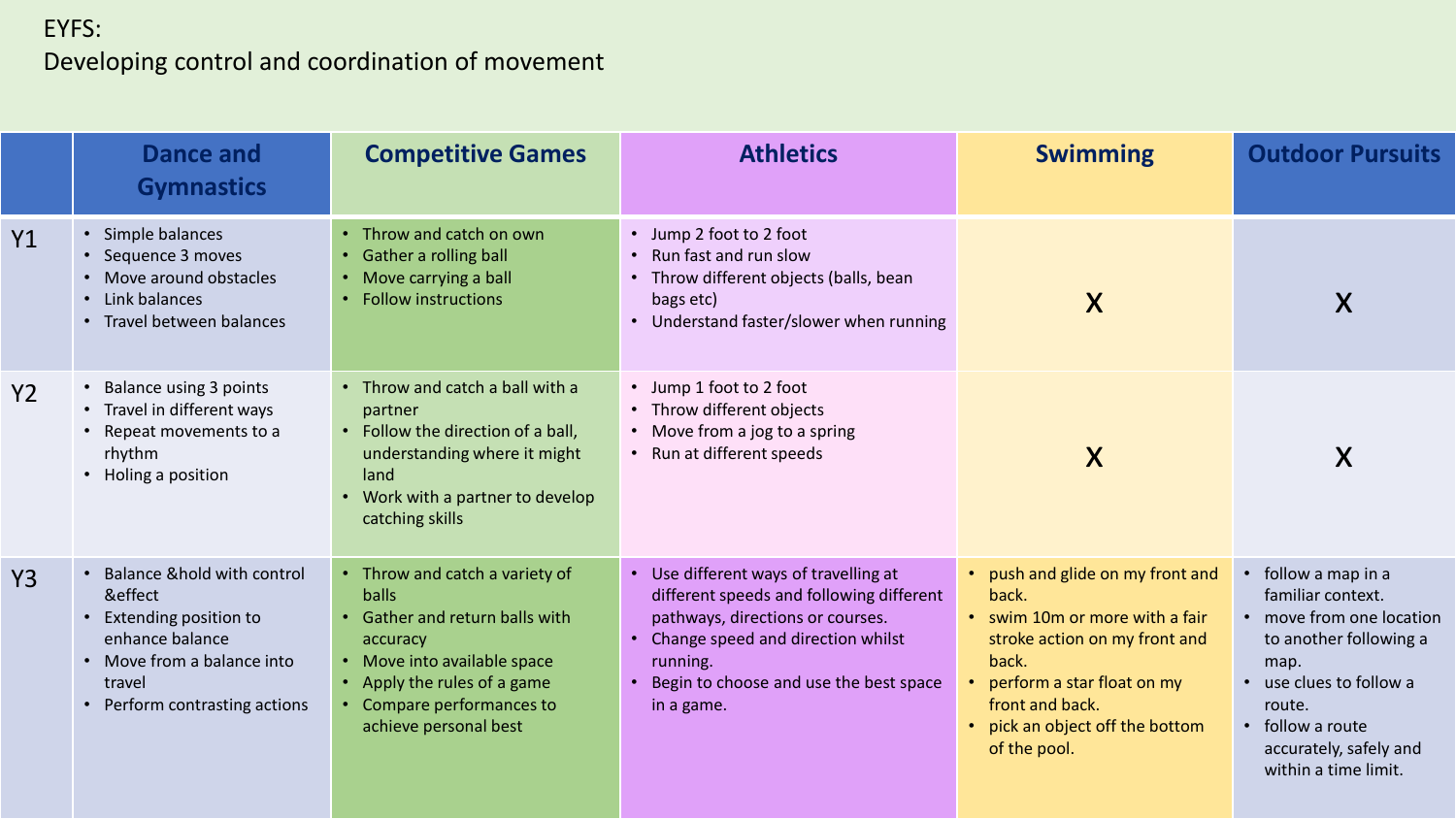|           | Dance and<br><b>Gymnastics</b>                                                                                                                                                                                                                         | <b>Competitive</b><br><b>Games</b>                                                                                                                                                                                               | <b>Athletics</b>                                                                                                                                                                                                                    | <b>Swimming</b>                                                                                                                                                                                                                                                                                                                                                                                     | <b>Outdoor Pursuits</b>                                                                                                                                                                                         |
|-----------|--------------------------------------------------------------------------------------------------------------------------------------------------------------------------------------------------------------------------------------------------------|----------------------------------------------------------------------------------------------------------------------------------------------------------------------------------------------------------------------------------|-------------------------------------------------------------------------------------------------------------------------------------------------------------------------------------------------------------------------------------|-----------------------------------------------------------------------------------------------------------------------------------------------------------------------------------------------------------------------------------------------------------------------------------------------------------------------------------------------------------------------------------------------------|-----------------------------------------------------------------------------------------------------------------------------------------------------------------------------------------------------------------|
| Y4        | Create a sequence to<br>include rolling<br>Changing dynamics and<br>direction<br>Provide feedback to others                                                                                                                                            | • Throw and catch a ball<br>over distance<br>• Gathering and returning a<br>ball with accuracy and<br>speed<br>• Marks others in a space<br>Apply rules to tactics<br>Compare performances to<br>achieve personal best.          | Begin to make decisions<br>around the correct pace,<br>when to slow down and<br>speed up<br>Sprint over a short distance<br>and combine running and<br>jumping.<br>run over a long distance.                                        | • swim between 25 and 50 metres unaided and<br>keep swimming for 30 to 45 seconds, using<br>swimming aids and support<br>• use a variety of basic arm and leg actions<br>when on my front and on my back.<br>• swim on the surface and lower myself under<br>water.<br>• recognise how my body reacts and feels<br>when swimming.                                                                   | follow a map in a more<br>demanding familiar context.<br>move from one location to<br>another following a map.<br>use clues to follow a route.<br>follow a route accurately,<br>safely and within a time limit. |
| <b>Y5</b> | Evaluate to improve<br>Extend knowledge of<br>dynamic and body tension<br>Coaching to improve<br>Work with a partner to<br>sequence                                                                                                                    | Throw and catch a ball<br>around an obstacle and<br>with increased accuracy<br>• Gather and return a ball<br>tactfully<br>• Mark others in a space<br>Apply rules to tactics<br>Compare performances to<br>achieve personal best | controlled when taking off<br>and landing in a jump.<br>Follow specific rules around<br>relays, racing strategically<br>and consider the most<br>effective way of completing a<br>race                                              | • swim between 50 and 100 metres and keep<br>swimming for 45 to 90 seconds<br>• use 3 different strokes, swimming on front<br>and back.<br>• control breathing and swim confidently and<br>fluently on the surface and under water.<br>recognise how swimming affects the body,<br>and pace efforts to meet different<br>challenges.                                                                | • follow a map in an unknown<br>location.<br>• use clues and compass<br>directions to navigate a<br>route.<br>• change my route if there is a<br>problem.<br>• change my plan if I get new<br>information.      |
| <b>Y6</b> | Adapt a sequence for<br>different apparatus layout<br>Use different dynamics<br>and sequence<br>Make longer/complex<br>sequences<br>Group sequences together<br>Invent sequence from a<br>stimulus eg story<br>Repeat a sequence within<br>a timescale | • Throw and catch a ball on<br>the run<br>• Gather and receiving with<br>others supporting<br>• Mark tactically with<br>others<br>• Apply rules of practise<br>independently<br>Compare performances to<br>achieve personal best | can demonstrate stamina<br>and endurance, using a<br>variety Of running styles-<br>spring, jog, skip, jump in<br>competitive and non<br>competitive situations<br>Begin to coach others to<br>improve their athletic<br>performance | • swim further than 100 metres and swim<br>fluently and confidently for over 90 seconds.<br>• use all 3 strokes with control and swim short<br>distances using butterfly.<br>• breathe so that the pattern of swimming is<br>not interrupted.<br>• perform a wide range of personal survival<br>techniques confidently.<br>• describe good swimming technique and<br>show and explain it to others. | plan a route and series<br>of clues for someone<br>else.<br>plan with others taking<br>account of safety and<br>danger.                                                                                         |